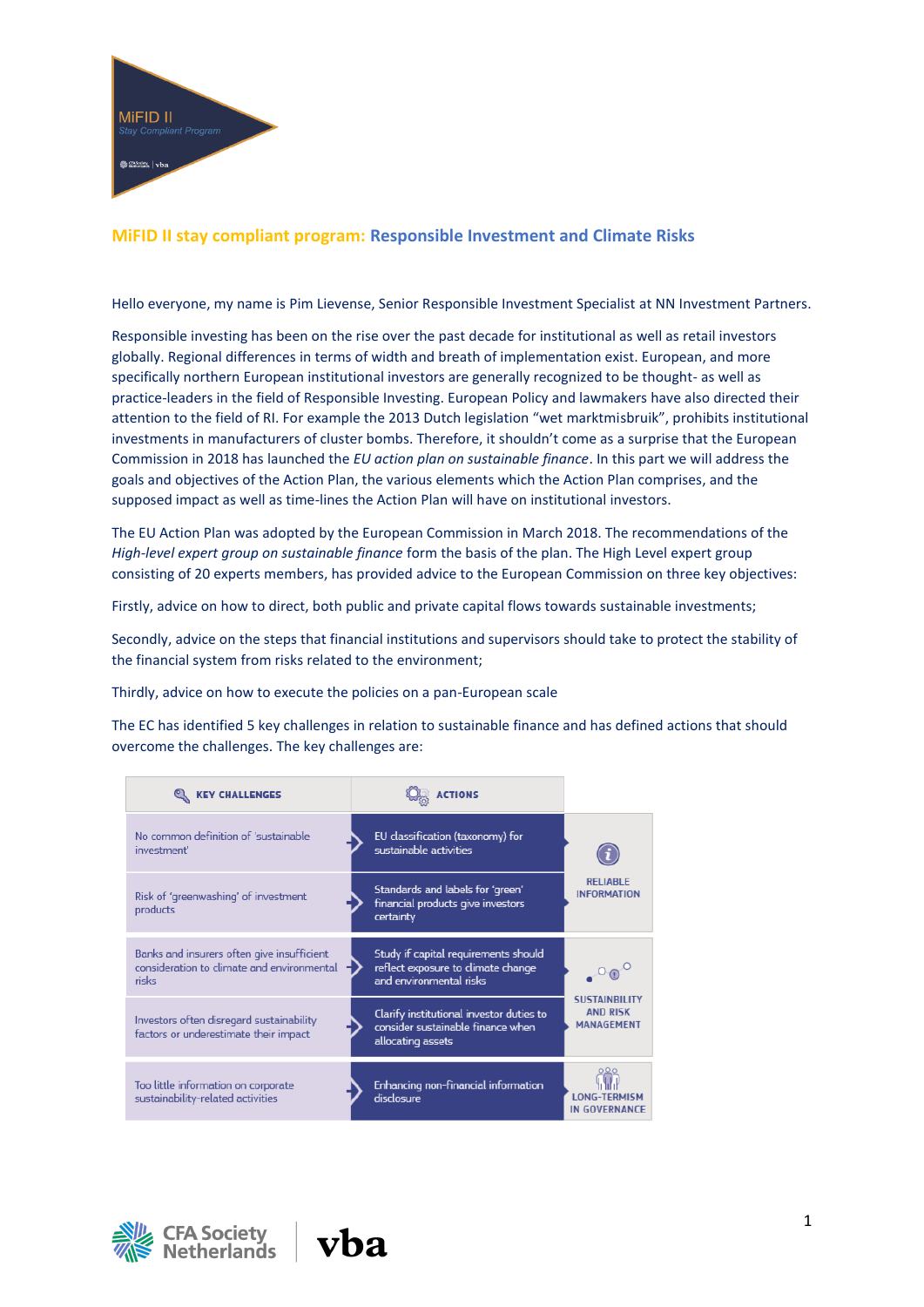

Based on the advice multiple actions have been identified which will either result in new legislation or in the development of new standards and labels. Let's focus on the actions that have the highest direct impact on an institutional investor, namely new regulation:

In May 2018, the European Commission adopted a package of measures implementing several key actions announced in its action plan on sustainable finance. The package includes:

# *A proposal for a regulation on the establishment of a framework to facilitate sustainable investment*

This regulation establishes the conditions and the framework to gradually create a unified classification system ('taxonomy') on what can be considered an environmentally sustainable economic activity. This is a first and essential step in the efforts to channel investments into sustainable activities.

In June 2019 the TEG has published its Taxonomy-report, which was open to consultation until the end of 2019. The key take aways from the work that the TEG has undertaken are that 67 economic activities have been identified that can make a substantial contribution to one of the following environmental objectives:

- 1. Climate change mitigation
- 2. Climate change adaptation
- 3. Sustainable use and protection of water and marine resources
- 4. Transition to a circular economy, waste prevention and recycling
- 5. Pollution prevention and control
- 6. Protection of healthy ecosystems

A methodology has been developed for evaluating substantial contributions to either of these goals. It is important to add that minimum requirements have been built into the methodology to prevent significant harm to other objectives.

Now what classifies as an economic activity that contributes substantially to climate change mitigation? Three set of activities have been identified. Firstly, activities that are compatible with a 2050 net zero carbon economy. Secondly activities that contribute to a transition to a net zero economy in 2050, but are not currently operating at that level. An example is this type of activity is the production of a car with emissions below 50 grams of CO2 per kilometer traveled. Thirdly: activities that contribute to both set of activities as mentioned above. As an example, the manufacturing of wind turbines.

### *A proposal for a regulation on disclosures relating to sustainable investments and sustainability risks*

This regulation will introduce disclosure obligations on how institutional investors and asset managers integrate ESG- factors into their risk management processes. Delegated acts will further specify requirements on integrating ESG factors into investment decisions, as this is part of institutional investors' and asset managers' duties towards investors and beneficiaries. The current proposal stipulates the following ESGrequirements for asset managers:

1) explicitly requiring the integration of ESG risks in the investment decision or advisory processes as part of duties towards investors and/or beneficiaries;

2) introducing mandatory disclosures on how ESG risks are integrated in the investment decision and advisory process;

3) in addition, where financial market participants and financial advisors advertise and sell financial products or services claim that such products or services pursue sustainable investment objectives, obliging them to disclose information on the contribution of the investment decisions to the sustainable investment



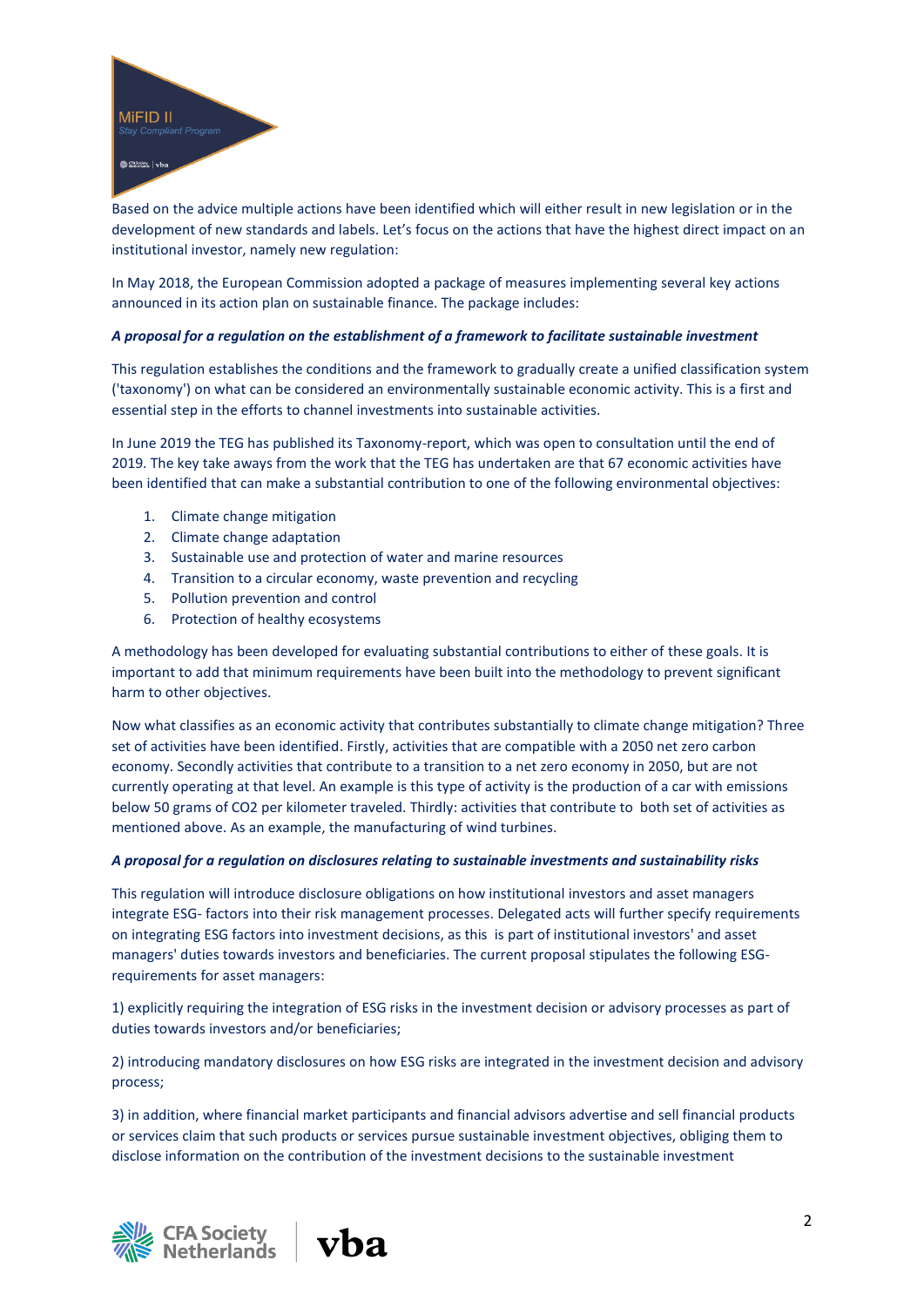

# *A proposal for a regulation amending the benchmark regulation*

The proposed amendment will create a new category of benchmarks comprising low-carbon and positive carbon impact benchmarks, which will provide investors with better information on the carbon footprint of their investments.

In the third quarter of 2019 the TEG published its final report on climate benchmarks and benchmarks' ESG disclosures. The reports details the construction criteria for two types of climate benchmarks, namely the so called EU Climate Transition Benchmark and the EU Paris-aligned benchmark. It also details the disclosure requirements that shall be applicable to all investment benchmarks.

The EU Climate Transition Benchmark has an explicit CO2-reduction target of 30% compared to the investable universe. This must be based on scope 1 + scope 2 emissions i.e. direct and outsourced emissions initially, but will bring scope 3 emissions, which are the emissions of the produced end-product during the lifetime of the product, into scope within a maximum period of 4 years. Next to this the benchmark should exclude producers of controversial weapons as well as norm violators. The EU Paris aligned benchmark has a 50% CO2-reduction target and will exclude coal, oil and natural gas producers, as well as energy utilities that use these fossil fuels, all subject to a maximum % of revenues derived from those fossil fuels. This means that this benchmark will have a risk-return profile that may deviate substantially from traditional benchmarks.

Finally, a last key feature of the Action Plan is to create EU ecolabels for financial products. The Ecolabel would cover a variety of green financial products, including green bonds. Moreover, the Ecolabel will provide information to retail investors on whether a financial product respects a green standard.

**--**

### **ESG Scores & the investment process**

Hello everyone, my name is Jeroen Bos, Board Member at CFA Society VBA Netherlands and Head of Specialised Equity & Responsible Investing at NN Investment Partners.

In this part we will address the role of ESG scores in the investment process. The role of Environmental, Social and Governance aspects in the investment process has clearly become more prominent in recent years and rightly so. ESG aspects can have a material impact on the long-term growth and profitability of companies, the sustainability and longevity of its business model and therefore also its valuation. As a result, ESG can influence the investment performance of securities like stocks, bonds, real estate and other assets in financial markets. Therefore it is important to integrate these in one's investment process. You can even argue that if you haven't looked at ESG yet, you haven't really finalized your investment analysis and due diligence and you are likely not yet ready to make the best informed investment decision.

One of the ways one can look at ESG aspects of companies is to look at ESG scores from research providers. There are a range of providers in the market offering ESG research, data and scores including firms like Sustainalytics, MSCI, Refinitive, RepRisk, TrueValueLabs, to name a few.

ESG scores can tell you something about how well a company is doing on environmental, social and governance aspects both from an absolute level as well as relative to comparable companies. This can help investors judge if the companies in their investment portfolios score well on ESG or maybe score poorly and therefore have ESG risks that may warrant further investigation. ESG scores are for example driven by features such as the strength of the company's governance, how well the company is treating their workers or for example how well the company is treating the environment they are active in.



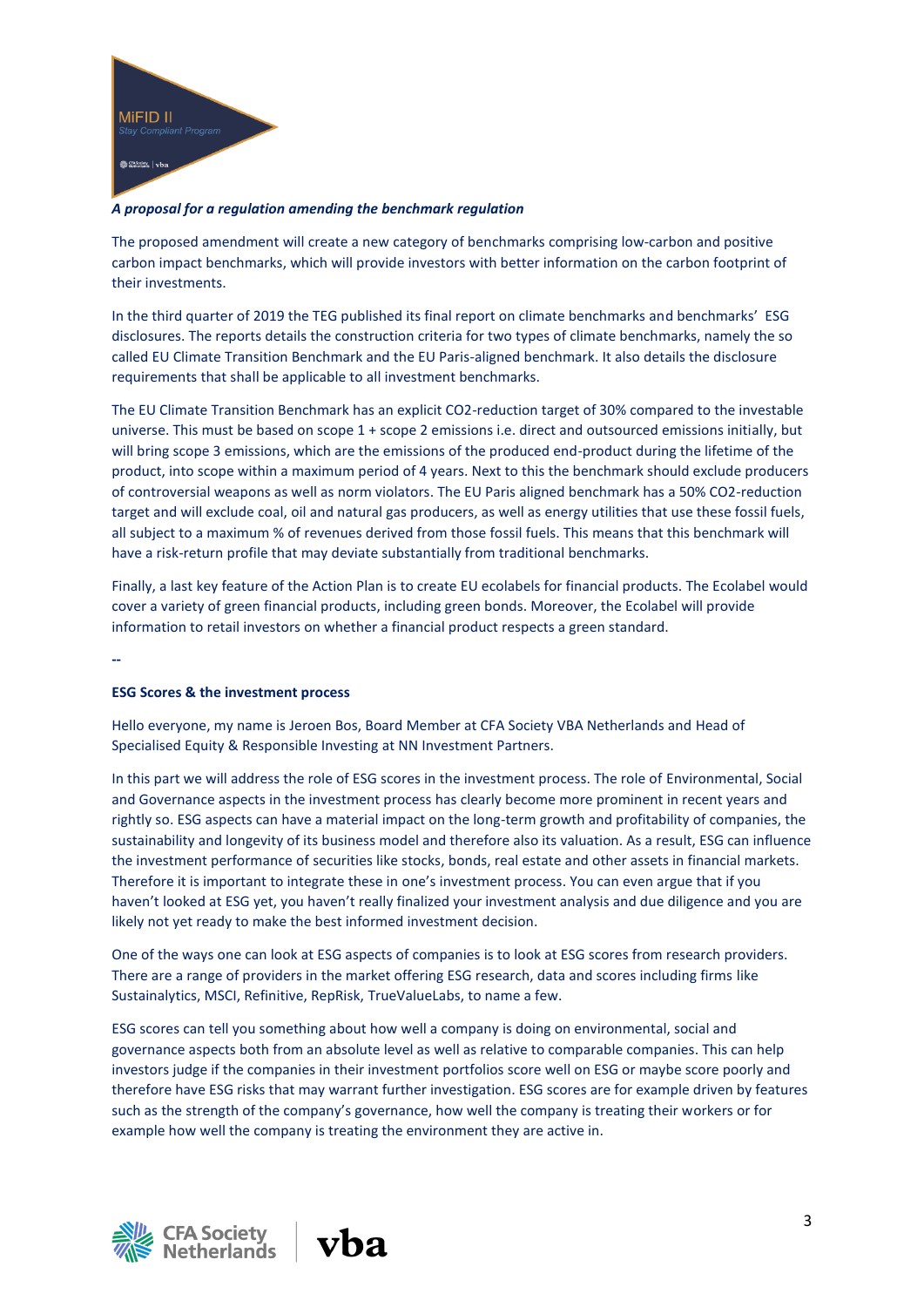

You can also calculate the ESG score of an investment portfolio. You can do this by calculating the weighted average of ESG scores of all the individual investments in the portfolio. The ESG score of a portfolio can in turn be compared to other portfolios to see which portfolios have higher or lower risks from an ESG perspective.

So a portfolio scoring better on ESG could have lower environmental risks and exposures, for example when looking at CO2 emissions. The same logic holds for Social and Governance aspects where portfolios with better ESG scores could have less risks in the area of governance or on certain social aspects like supply chain risks.

It is however important to note that ESG scores of companies and investment portfolios have some angles to be aware off when using these scores to assess the ESG quality and sustainability profile.

Firstly, at some of the ESG rating providers there is often still a size bias in the data, meaning that larger companies have, on average, better ESG scores compared to smaller companies. This doesn't always necessarily mean that larger companies or portfolios with larger stocks in it are more sustainable in terms of business model or treat the environment or society better. This is often the result of larger companies having more resources to develop and maintain a range of policies in the area of ESG.

Secondly, most ESG scoring methodologies often include some kind of sector-neutrality, meaning that the best companies in a sector will have above-average ESG scores. A clear conflict with sustainability could arise as companies active in for example weapons, tobacco and traditional energy can still get high, above marketaverage ESG scores driven by its policies and this sector-neutrality feature.

Thirdly, do note that the correlation between the ESG scores of different rating agencies is low, sometimes even as low as 0.3. The low correlation of ESG scores of the different rating providers was again confirmed by recent research done by MIT University in the US. This means that ESG ratings on the same companies can be very different at different ESG rating providers. This actually shows that methodologies of the different providers differ and sometimes change through time as well, and therefore one could argue there is no universal truth when it comes to ESG. As a result, ESG scores can be a good starting point when judging the quality and sustainability of companies and portfolios but to get a better and more complete insights it is recommend to look beyond the simple ESG scores and to the reasoning behind these scores.

So to summarize, ESG scores can help give better and more complete insights into the risks and opportunities of securities and investment portfolios and lead to a more complete approach to investing. Portfolios that scores better on ESG usually having a lower risk profile compared to investment portfolios that score worse on ESG. At the same time, it is important to realize that although ESG scores can provide some good insights into risks and opportunities they can still have some biases. It is therefore recommended to always look beyond the standard ESG scores and ratings and use these as simply the starting point to improve the overall decisionmaking process.

### **Responsible Investing and the concept of Greenwashing**

When talking about responsible investing it is important to define what we actually mean. In the market, there is still no clear straightforward definition and for different investors investing responsibly has a different meaning. For some investors this would mean excluding or divesting specific assets, for others it means doing investments which contribute to the environment or society. For others it is to take non-financial aspects in the areas of environmental, social and governance (so ESG) into account when making investment decisions. When looking at the latter, adding ESG insights to the investment process should improve the quality of the process and lead to better investment decisions as it is simply a more complete approach to investing.



--

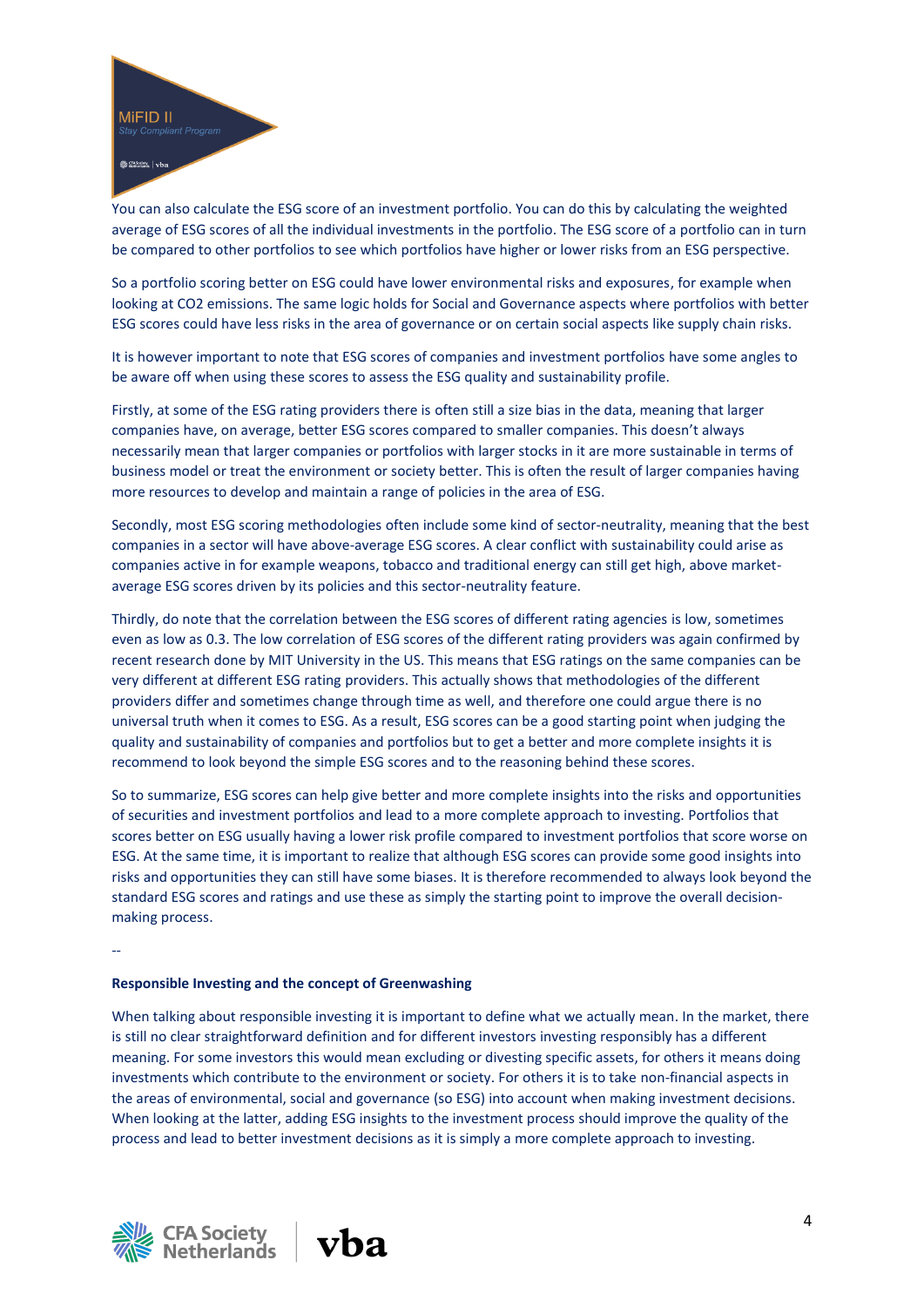

# Society | vba

It is clear that investing in a responsible way is gaining in popularity and becoming the new normal, which ever specific definition you use. However, with the rising popularity of ESG and responsible investing there is an increasing risk of "Greenwashing". Simply put, with greenwashing we mean a situation in which one actually pretends to do much more with ESG aspects in their operations or investment processes than actually is the case in practice. Greenwashing can be done by both companies and investors. Companies can for example do great marketing about how sustainable they are by using examples that maybe only represent a very small portion of their activities. By doing this they create the illusion of being a very sustainable company but could actually be doing poorly on ESG in the rest of their business. On the investor side we could see the same in terms of greenwashing. Doing well on ESG is great marketing these days hence almost all asset managers and asset owners claim to do a lot on ESG integration. In practice, however, an asset manager could do very little when it comes to ESG and responsible investing. So it is important to investigate what asset managers or asset owners are actually doing in this area in practice and don't take the marketing stories for granted. As a result of greenwashing we now also see European and local regulators developing standards for Sustainability and ESG integration and this should increasingly help counter this phenomenon.

--

# **The impact of Climate risks on Investment Portfolios under IORP II**

The costs associated with climate change are huge under all likely climate change scenarios. For investors this means that specific climate change related investment risks should be identified. The risks associated with climate change are generally referred to as either physical risks, technological risks, or regulatory risks. And there is always a flip side to it, meaning that risks related to these topics can be opportunities as well of course.

Physical risks associated with climate change relate to business operations that are impacted by extreme weather events resulting from global warming, such as hurricanes, water scarcity or flooding. Business operations can be negatively impacted by these type of risks and can cause direct physical damage to buildings or indirect damage relating to down time of operations as a result of extreme weather events.

The technological risks associated with climate change relate to risks and opportunities as a result of the transition to a green economy. In the light of the energy transition existing techniques can become obsolete or may incur significant impairments. An example of transition risks is visible in the automobiles industry, where conventional combustion engines are being replaced by electric engines. The additional investments that conventional car manufacturers will have to make are huge, and competitors that have exclusively focused on electrification have a competitive advantage.

Regulatory risks associated with climate change stem from changing rules and regulations around the cause of climate change, being carbon emissions. Placing a hard or soft cap on emissions, and rising prices for emission rights pose risks for high emitting businesses. Some national or local governments are banning diesel fueled cars, others are closing down thermal coal powered energy plants. These are examples of regulatory risks that relating to climate change.

Ultimately existing techniques, resources and assets can become obsolete as a result of technological or regulatory developments. When this occurs assets may become stranded, in other words worthless.

Institutional investors apply a myriad of policy instruments to mitigate these risks. Engaging investee companies on climate change related risks as well as bringing down the CO2-footprint of the investment portfolio are actions that are frequently taken. This is likely to be driven even further by the new European law on pension funds (IORP II). The new directive that was published in January 2019 requires European pension funds to conduct periodic risk assessments that should where relevant include risks related to climate change,



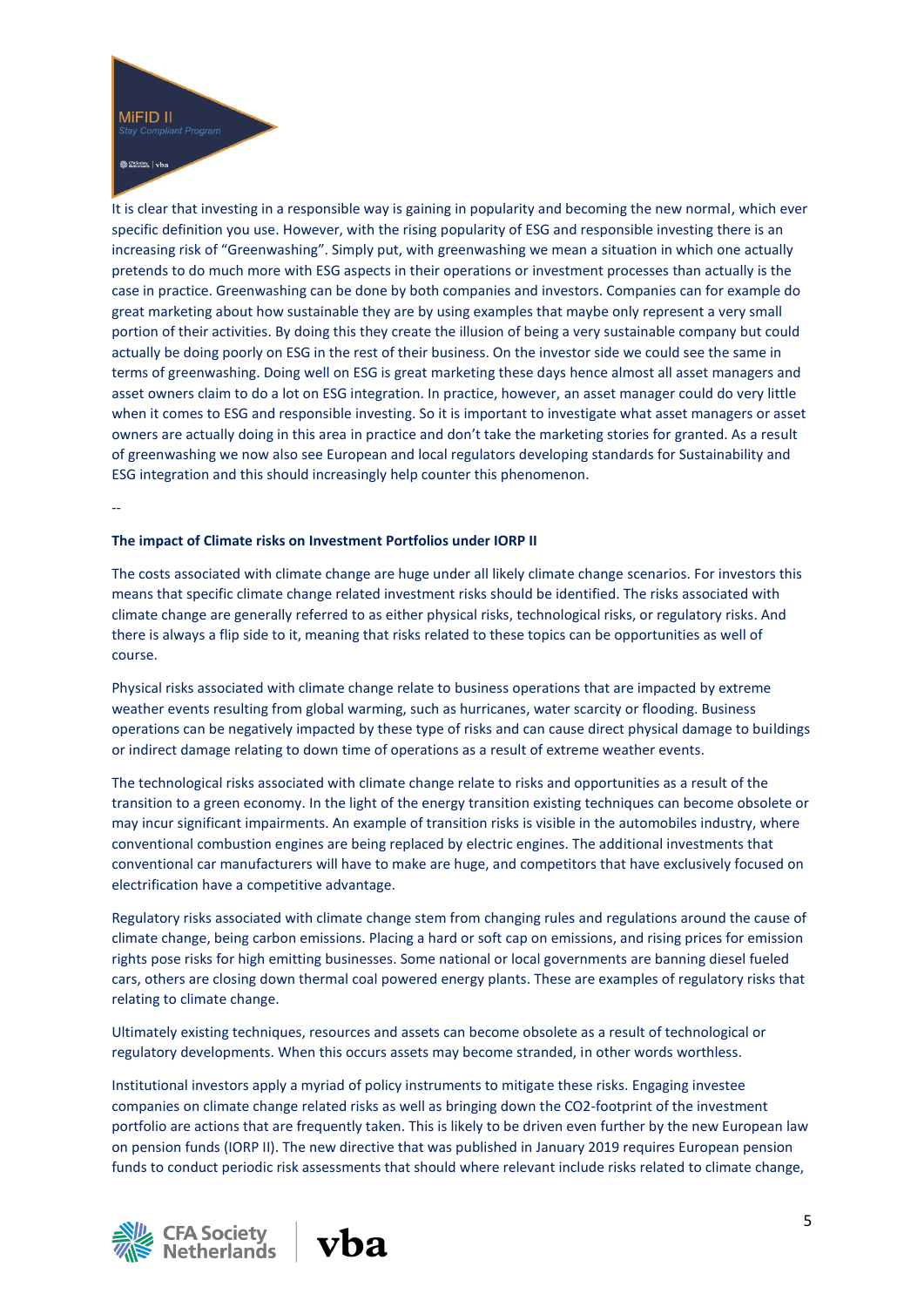

use of resources and the environment, social risks and risk related to the depreciation of assets due to regulatory change.

--

# **Legal Risks for Corporates from Climate-related topics**

Running a business means taking and managing risks. Businesses in all industries run ESG-risks, such as the risk of fraud, human rights violations in the supply chain, or violating environmental norms. Ideally, these risks should be mitigated by management, in order to protect employers, local community and shareholders from negative consequences. When these risk are not managed well enough, the company and its shareholders are exposed to financial risk in the form of fines and legal compensation payments.

These type of financial risks are now starting to materialize in relation to corporate activities and behavior relating to climate change, so called climate litigation. A number of lawsuits have been filed against oil and gas companies as well as energy utilities over their contribution of their business activities to climate change. In the US, two states have filed lawsuits against a well known oil-major over their role in climate change. Faced with the possibility of devastating consequences brought by rising sea levels, eight cities and counties in California, along with New York City and municipalities in Colorado and Washington state, have filed civil lawsuits against several oil and gas companies.

In Europe a large German energy utility has been sewed by a Peruvian mountain guide in their role of global climate change and the effects it has on the Peruvian community of Huaraz and their property. A local German District Court has taken on this lawsuit which is currently in its fourth year running. This makes clear that fossil fuel companies now and in the future are exposed to risks of climate change related lawsuits.

--

### **Carbon Footprint & Investment Portfolios**

In this part of the webinar we will go into the topic of the carbon footprint of companies and the impact it can have on investment portfolios. Carbon emissions of companies, or also expressed as the carbon footprint of companies, are becoming increasingly in focus given the debates around global warming. This gained even more momentum after the Paris agreement of 2015.

Like ESG scores of portfolios one can also look at the carbon footprint of investment portfolios. The carbon footprint of a portfolio can basically be calculated by looking at all the different holdings of a portfolio and calculate the weighted average to get insights into the overall carbon emission of the portfolio.

The greater the carbon footprint of portfolios, the bigger the potential negative impact and risk from this high exposure to carbon emissions. One could think about the risk of increasing involvement of regulators to drive carbon emissions down. This could be done through for example higher carbon taxes, regulatory fines or cancellation of permits, all of which could negatively impact companies with higher carbon emissions. Furthermore, we could see the financial markets shifting financial allocations towards carbon light firms at the expense of carbon intensive industries which could see demand for lower carbon intensive firms increase and demand for high-carbon intensive securities decrease, thereby potentially affecting the prices for these securities. All these factors increase the financial risk for carbon intensive companies. Therefore, it is important to be aware of the carbon intensity of investment portfolios.

Investors can reduce risks stemming from a high carbon footprint by for example focusing on investing in industries and companies that have lower carbon emission instead of ones that emit above average emission or invest in companies that have a strong ambition to reduce their emissions. Furthermore, one could also focus on investing in companies that facilitate the transition to a lower carbon intensive economy. Lastly,